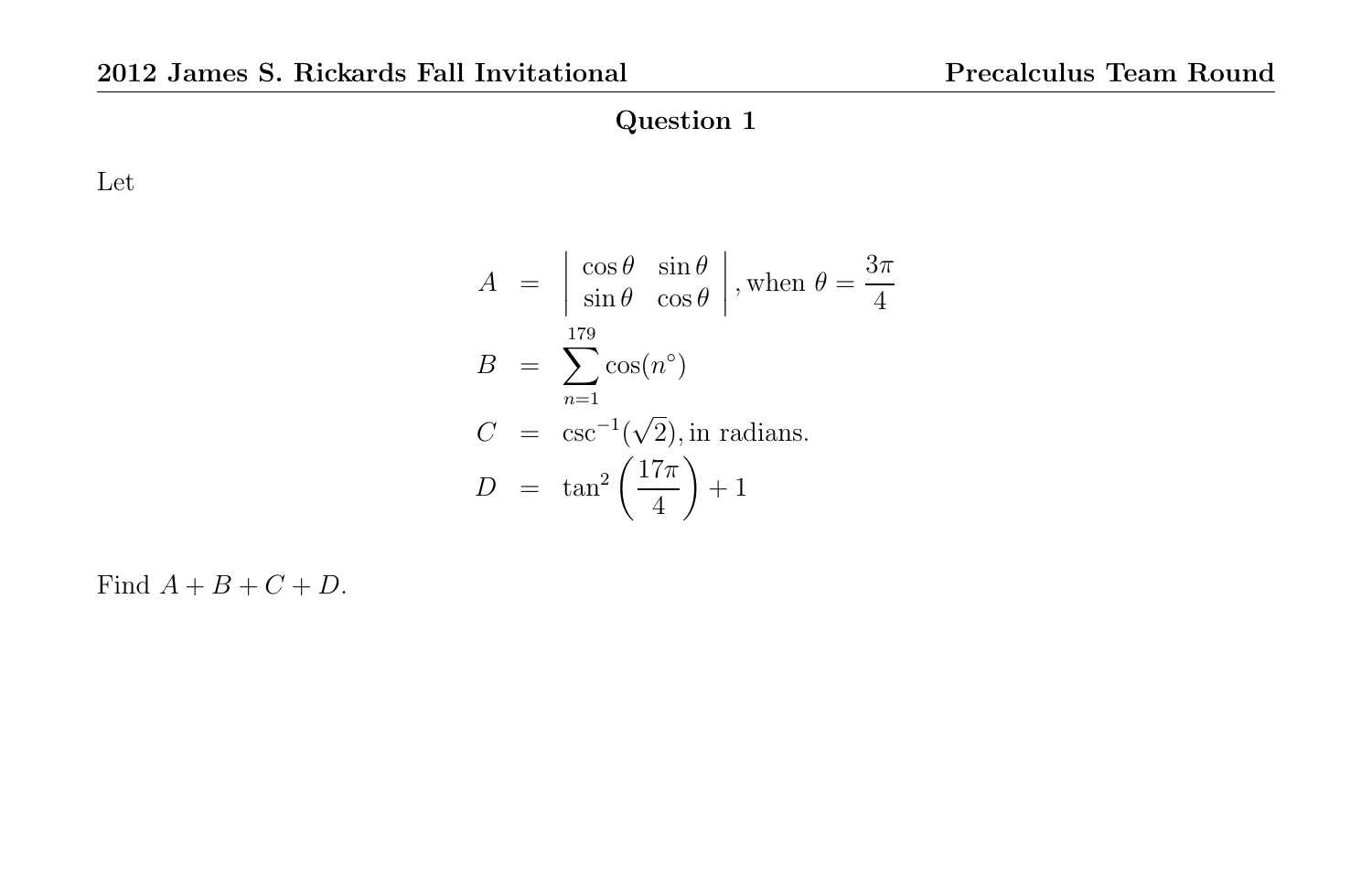For the function,  $f(x) = 4 \sin(4x + 7) - 8$ , find

- $A =$  the amplitude of the function.
- $B =$  the phase shift of the function.
- $C =$  the period of the function.
- $D =$  the vertical shift of the function.

Find ABCD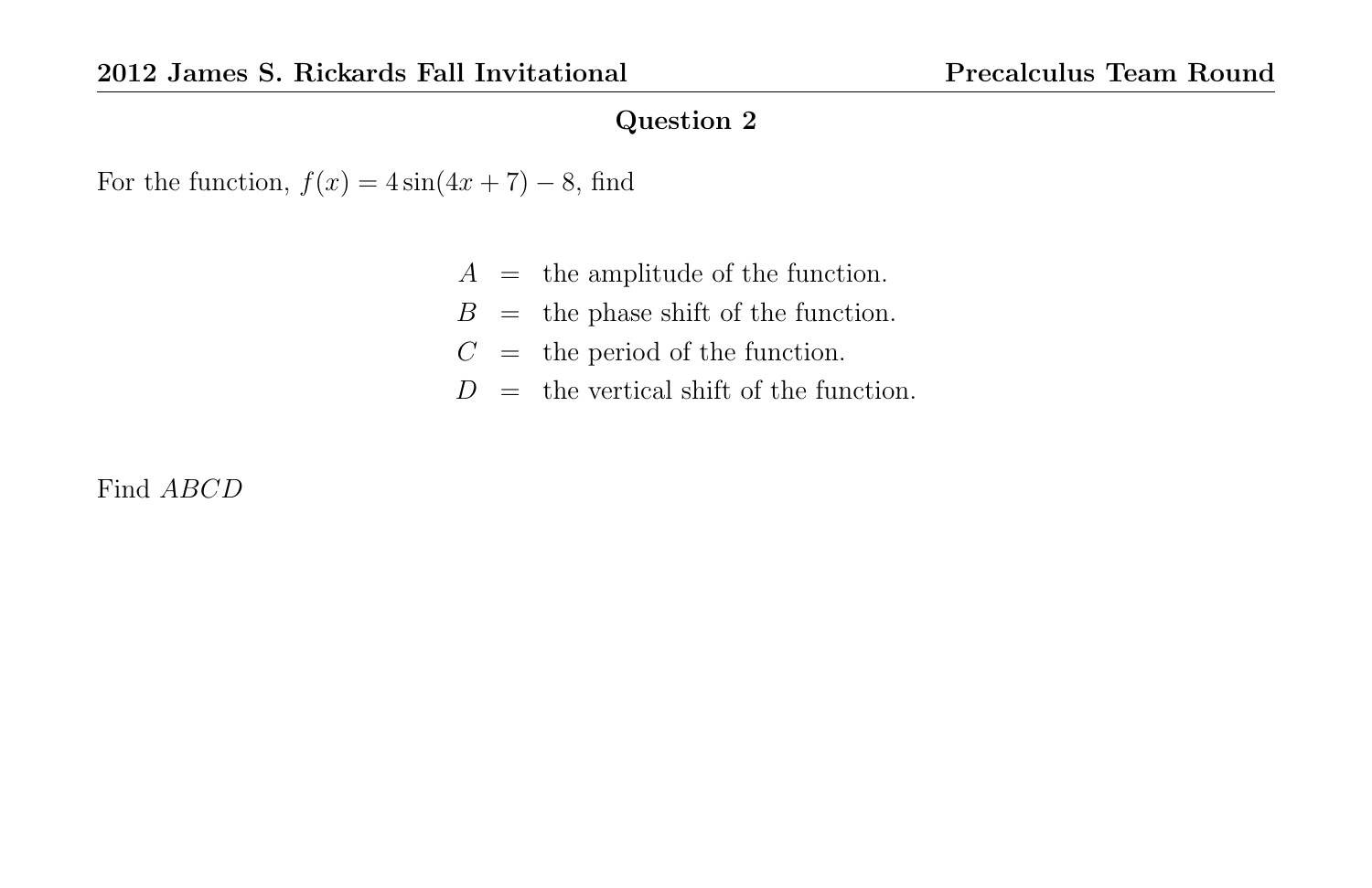For the conic whose equation is  $(x - 7)^2 + (y + 4)^2 = 144$ , find

- $A =$  the area bounded by the graph of the conic section.
- $B =$  the shortest distance from the point  $(-1, -19)$  to the conic.
- $C =$  the eccentricity of the conic.

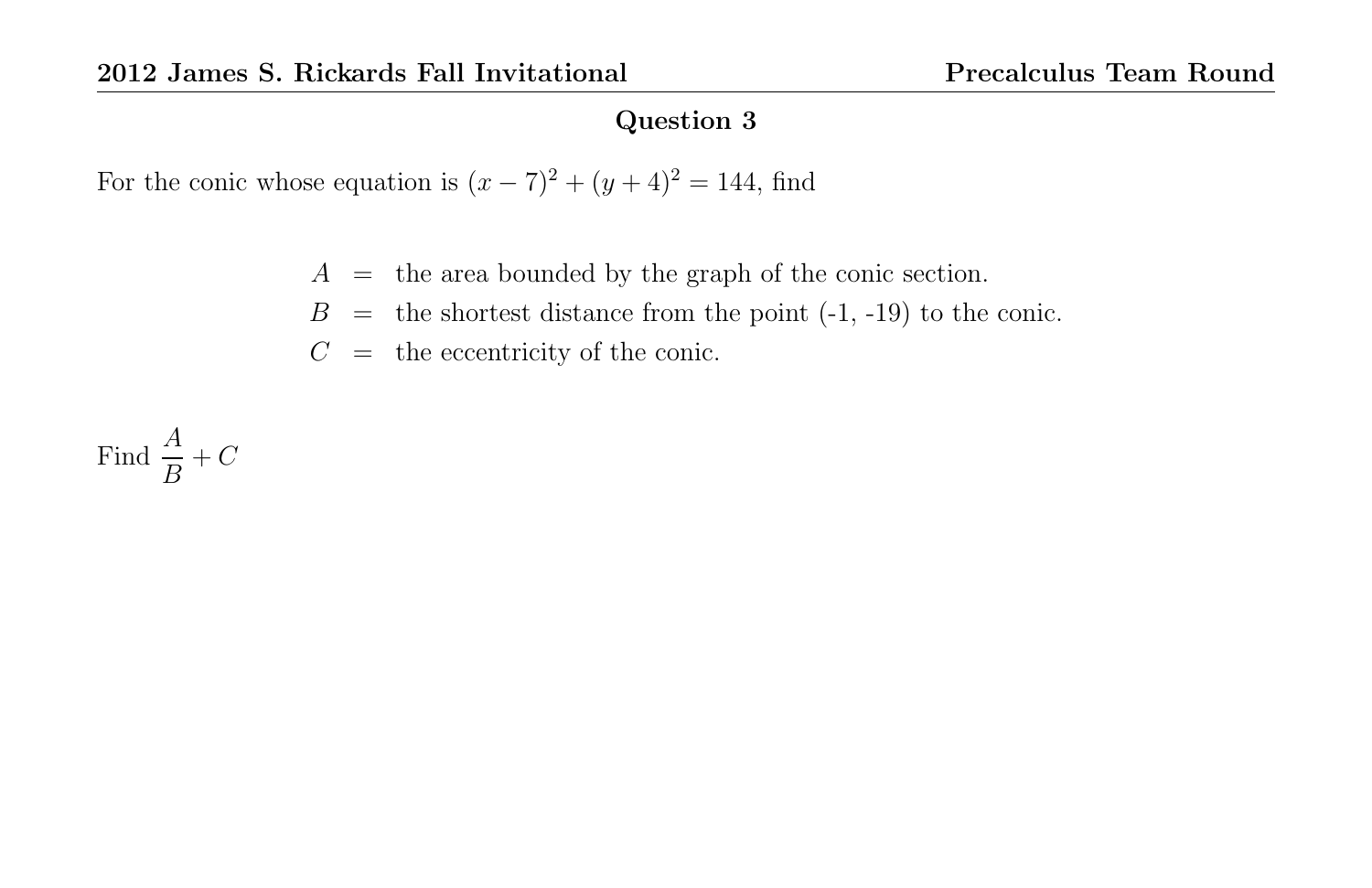#### Let

- A = the scalar product (dot product) between the two vectors  $11\vec{i} + 5\vec{j}$  and  $7\vec{i} + 15\vec{j}$  $B = \langle 4, 1, 2 \rangle \times \langle 7, -3, -5 \rangle$
- $C =$  the cosine of the angle between the two vectors  $\langle 4, 1, 6 \rangle$  and  $\langle 3, 2, 4 \rangle$
- $D =$  the area of the triangle determined by the two vectors  $\langle 1, 8, 2 \rangle$  and  $\langle 11, 5, 10 \rangle$ .

Find the unit vector in the direction of ABCD, without rationalizing the denominator.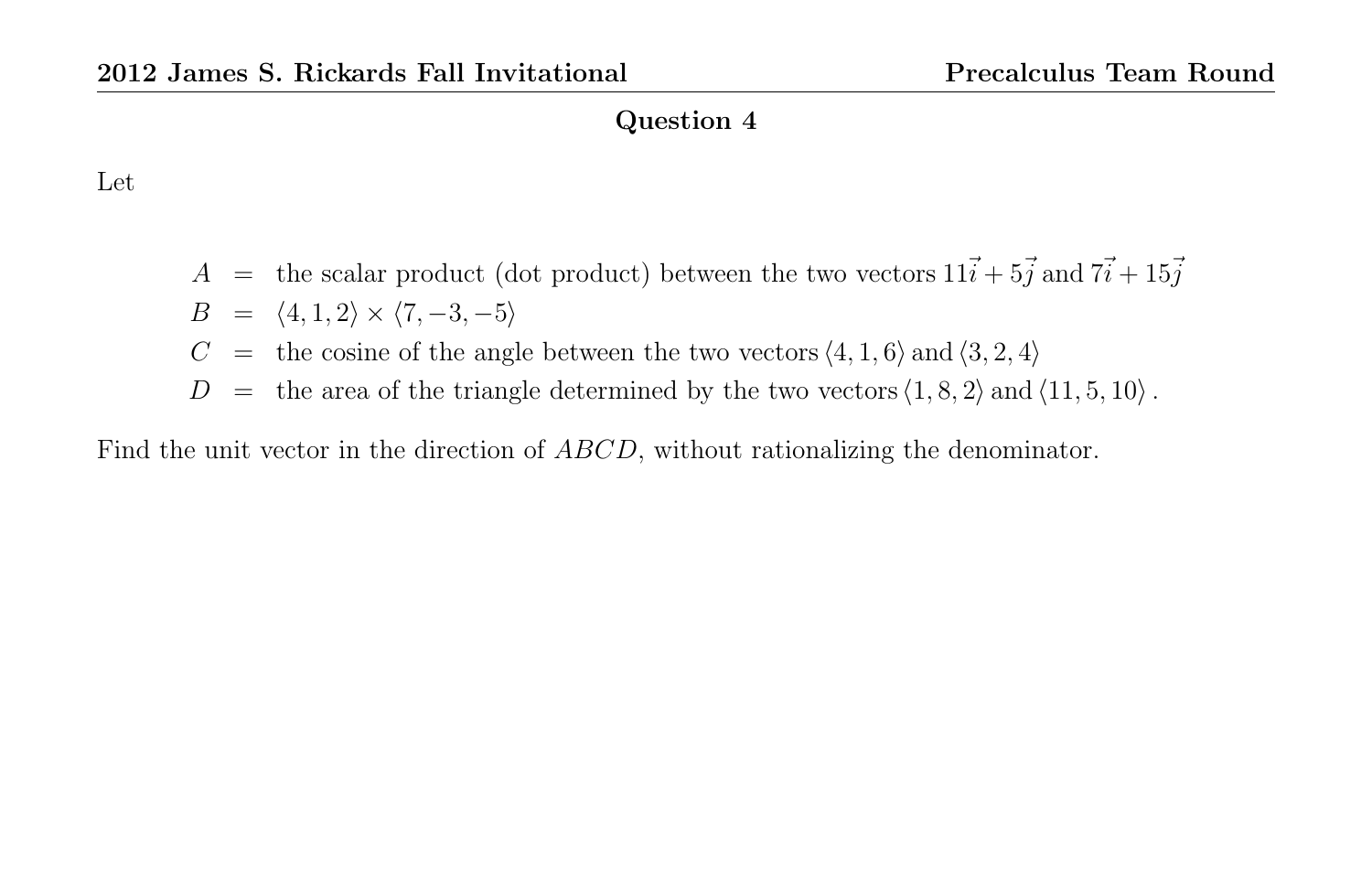For the context of this problem, let  $\cos \alpha =$ 12 13 ,  $3\pi$ 2  $< \alpha < 2\pi$  and  $\sin \beta =$ 24 25 , π 2  $< \beta < \pi$ .

$$
A = \cos(\alpha + \beta)
$$
  
\n
$$
B = \tan(2\alpha)
$$
  
\n
$$
C = \sin(\beta + \alpha)
$$
  
\n
$$
D = \text{the area of } \triangle ABC, \text{ when } AB = \frac{119}{12}, AC = 25, \text{ and } \angle A = \beta
$$

Find  $\frac{A}{\sigma}$  $\mathcal{C}_{0}^{(n)}$  $+$ BD 323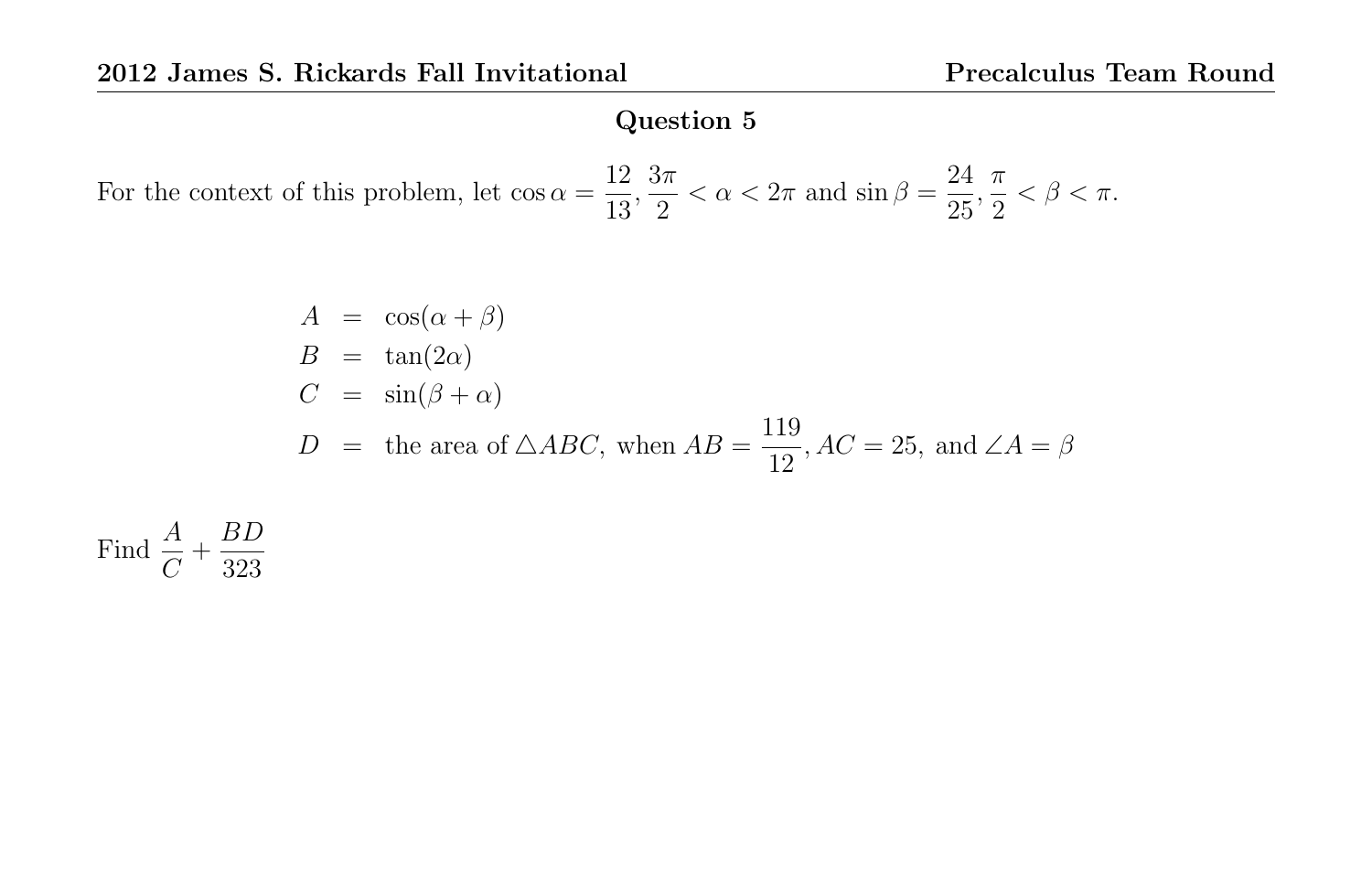Let

$$
A = \operatorname{cis}\left(\frac{7\pi}{21}\right)^7
$$
  
\n
$$
B = (\sqrt{3} - i)^5
$$
  
\n
$$
C = 32e^{\frac{13}{6}\pi i}
$$
  
\n
$$
D = \text{the sum of the four fourth roots of unity}
$$

Find  $A + B + C + D$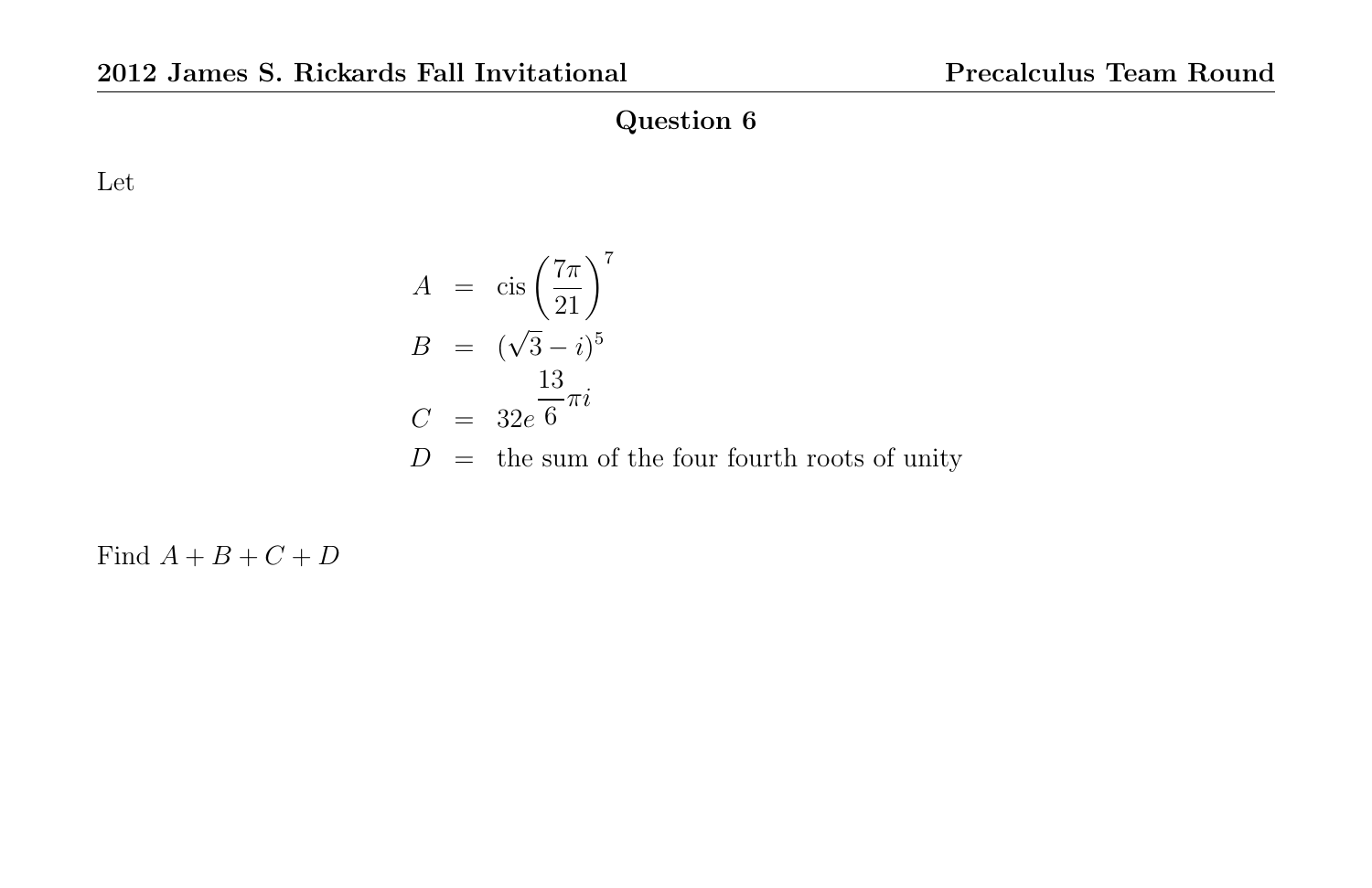Where defined, let:

$$
A = \sin(x)\cos(x)\sin(2x)\cos(2x)\sec^{2}(x)\csc^{2}(x)
$$

$$
B = \frac{1}{2}(\tan^{2}(x) + 1)(\cot^{2}(x) + 1)(\sin 2x)^{3}
$$

Evaluate  $A^2 + B^2$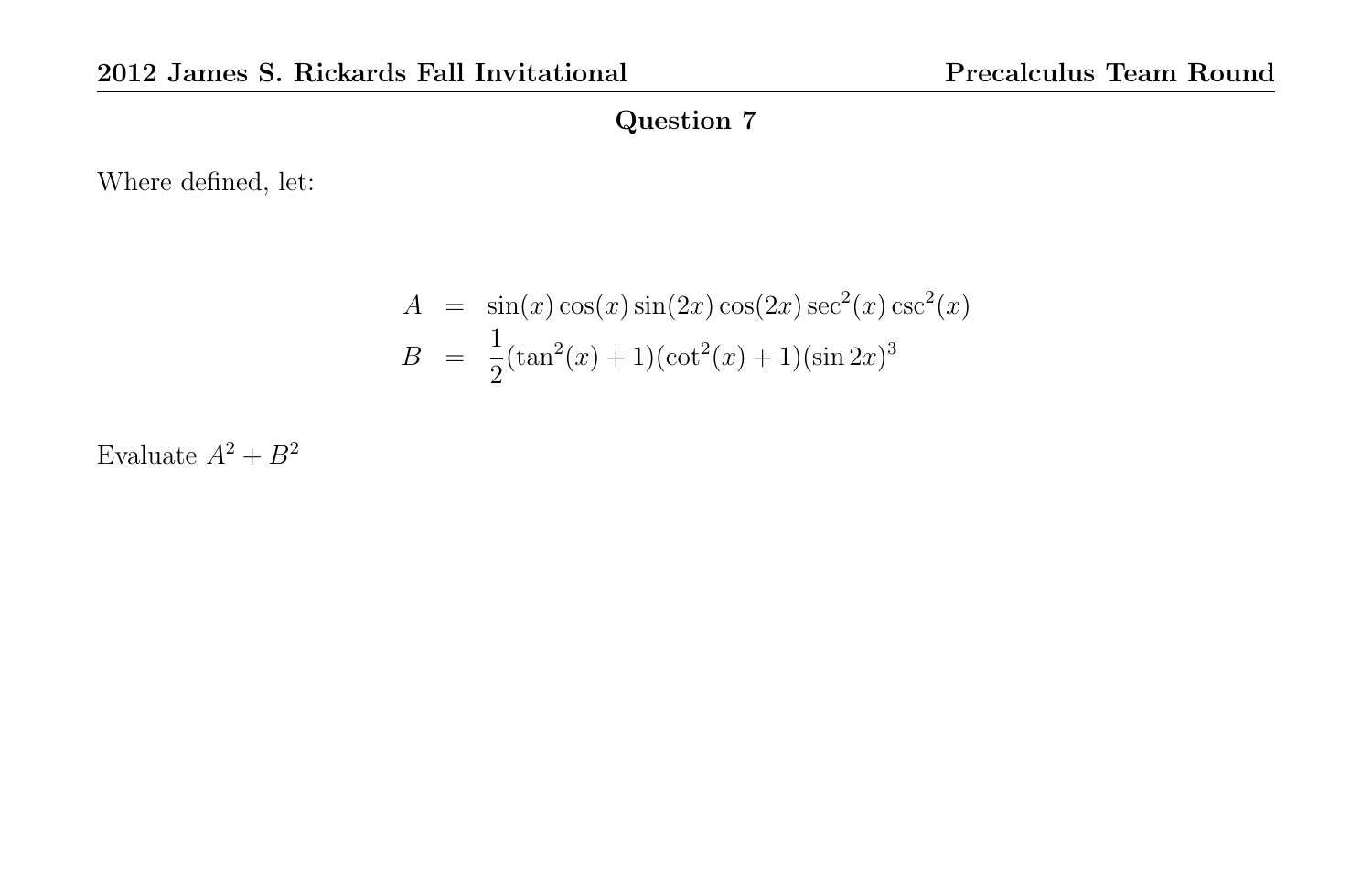### Let

$$
A = \text{the eccentricity of } 4x^2 + 8xy + 4y^2 + 8x - 3y = 45.
$$
  
\n
$$
B = \text{the radius of } 2x^2 + 2y^2 + 4x + 8y = 40.
$$
  
\n
$$
C = \text{the length of the minor axis of } 16x^2 + 9y^2 - 128x + 54y + 337 = 144.
$$
  
\n
$$
D = \text{the length of one latera recta of } 9x^2 - 4y^2 + 36x + 24y = 36
$$

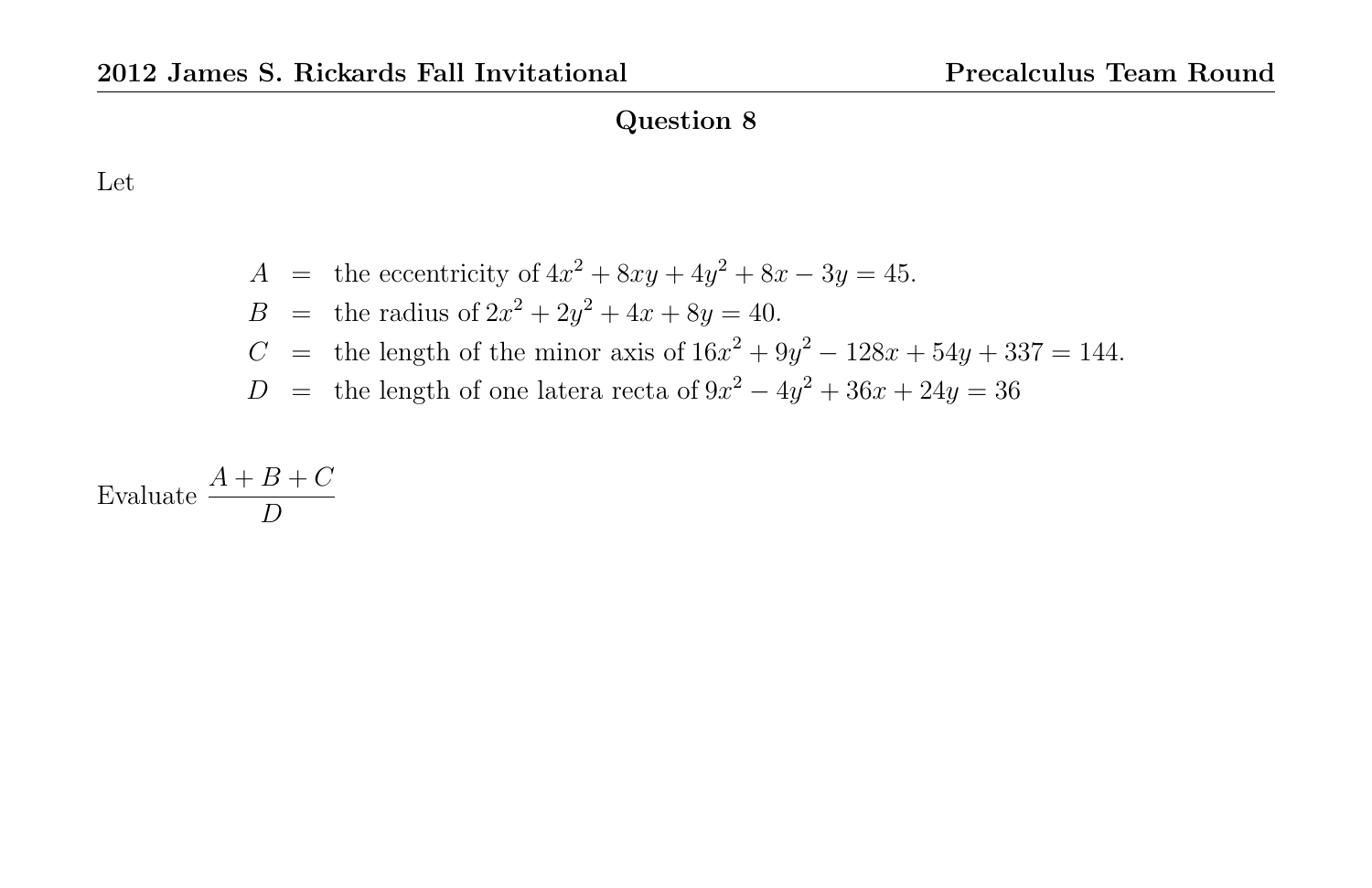Let

$$
A =
$$
 the eccentricity of the polar curve  $r = \frac{1}{1 + \cos(\theta)}$   

$$
B =
$$
 the number of petals in the rose  $r = 2012 \cos(5\theta)$ 

The polar coordinate,  $\Big(7, \Big)$  $3\pi$ 4  $\setminus$ , when written in rectangular form, is  $(C, D)$ . Find  $A + B + C + D$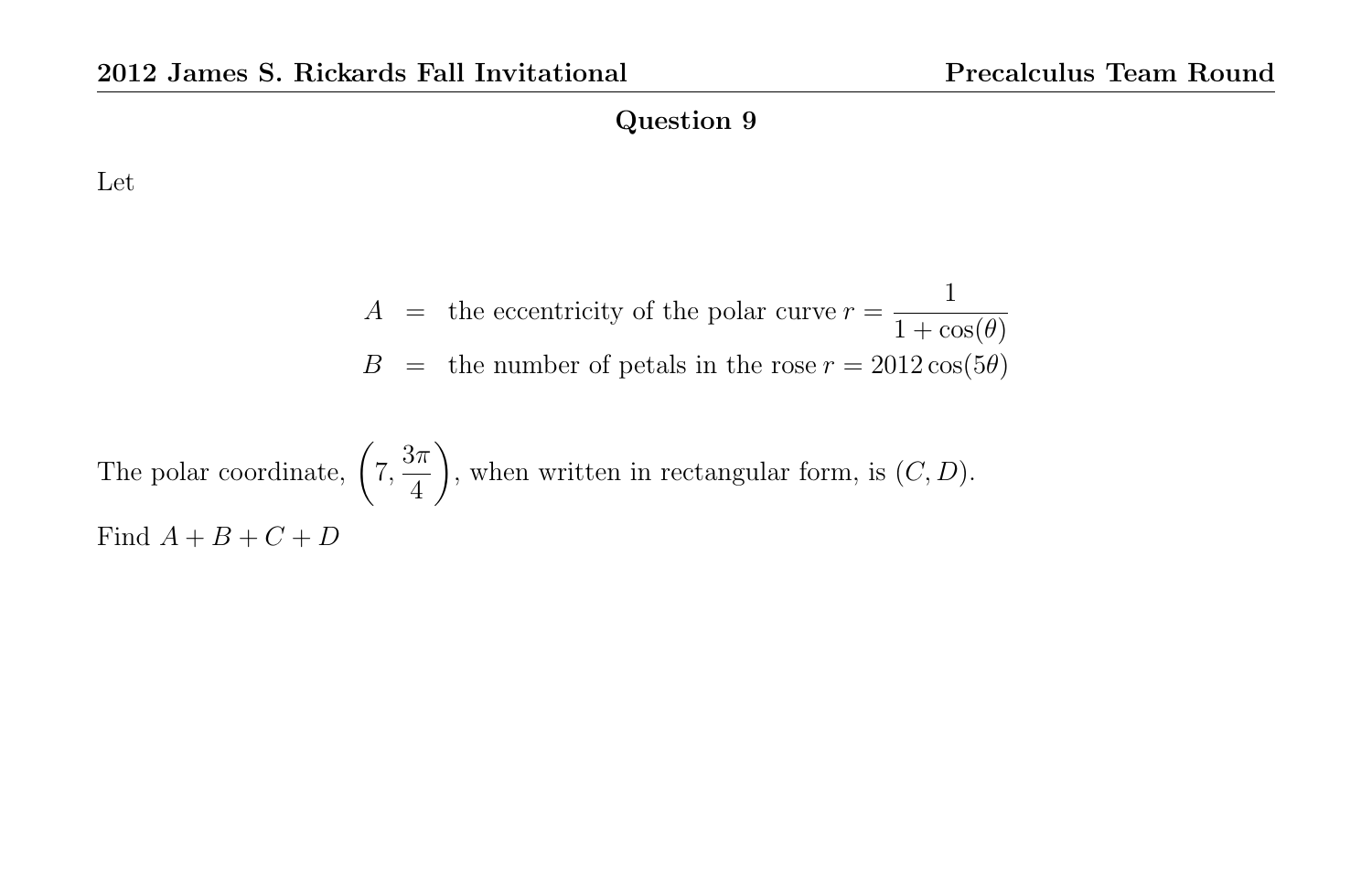Let

$$
A = x(t) = 5 + 3t, y(t) = 6t - 8
$$
  
\n
$$
B = x(t) = 9 + 4t, y(t) = -8t + 9
$$
  
\n
$$
C = x(t) = 2\sin(t) + \frac{37}{4}, y(t) = 2\cos(t) + \frac{21}{2}
$$

Find the shortest distance between the point of intersection of A and B, and the center of C.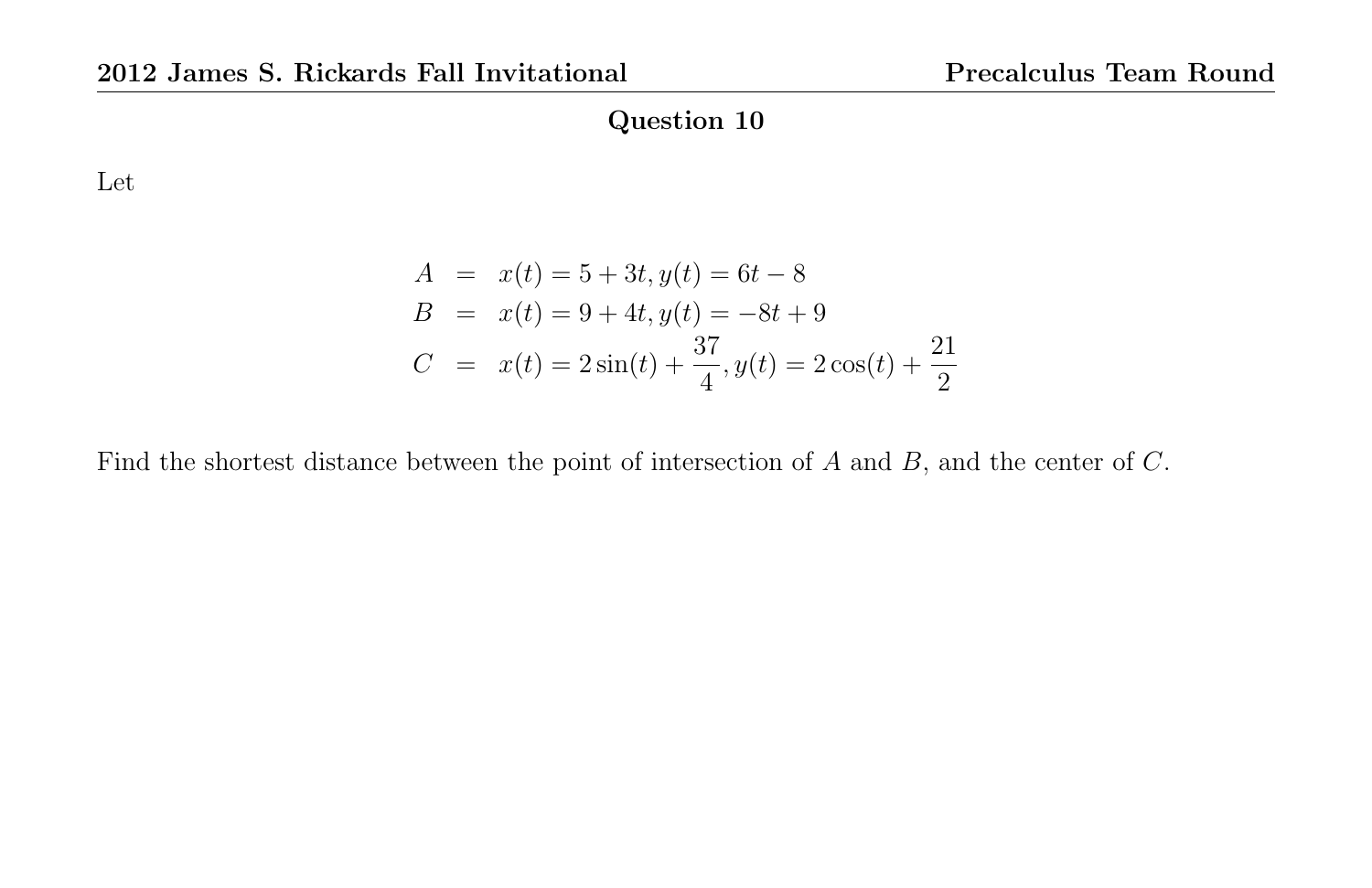Find the values of the following series

$$
A = \sum_{n=1}^{\infty} \frac{n}{2^n}
$$

$$
B = \sum_{n=1}^{\infty} \frac{n}{3^n}
$$

$$
C = \sum_{n=1}^{\infty} \frac{n}{4^n}
$$

$$
D = \sum_{x=2}^{20} \frac{2}{x^2 - 1}
$$

Find  $\frac{BC}{AD}$ AD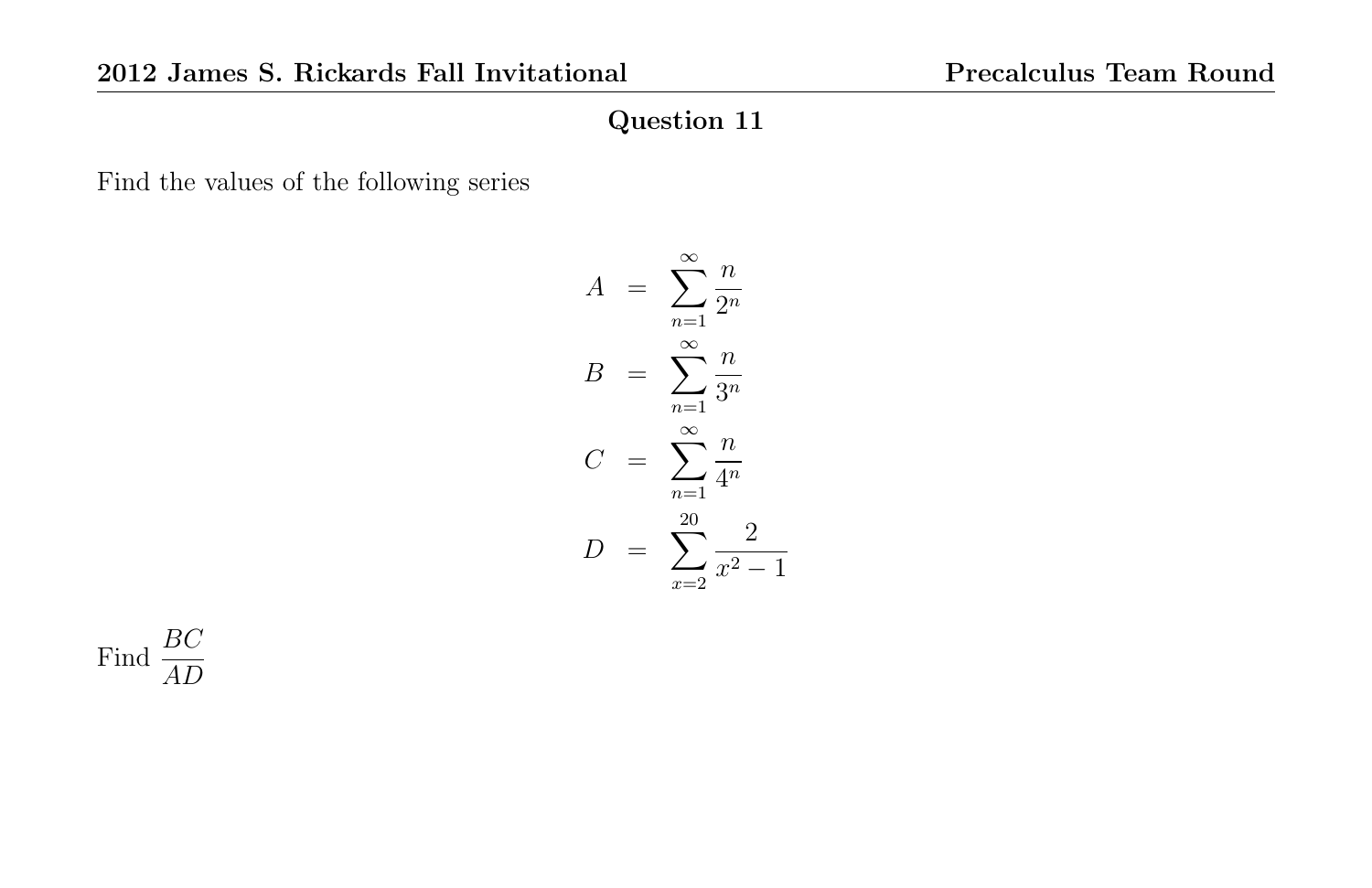Find the sum of the solutions for each of the following equations on the interval  $[0, 2\pi)$ .

$$
A = \tan(\theta)\sin^2(\theta) = 4\tan(\theta)
$$
  
\n
$$
B = 2\sin(3\theta) - \sqrt{2} = 0
$$
  
\n
$$
C = 2\sin^2(\theta) - 3\cos(\theta) = 3
$$
  
\n
$$
D = 9 - 9\sin(\theta) = 6\cos^2(\theta)
$$

Find  $A + B + C + D$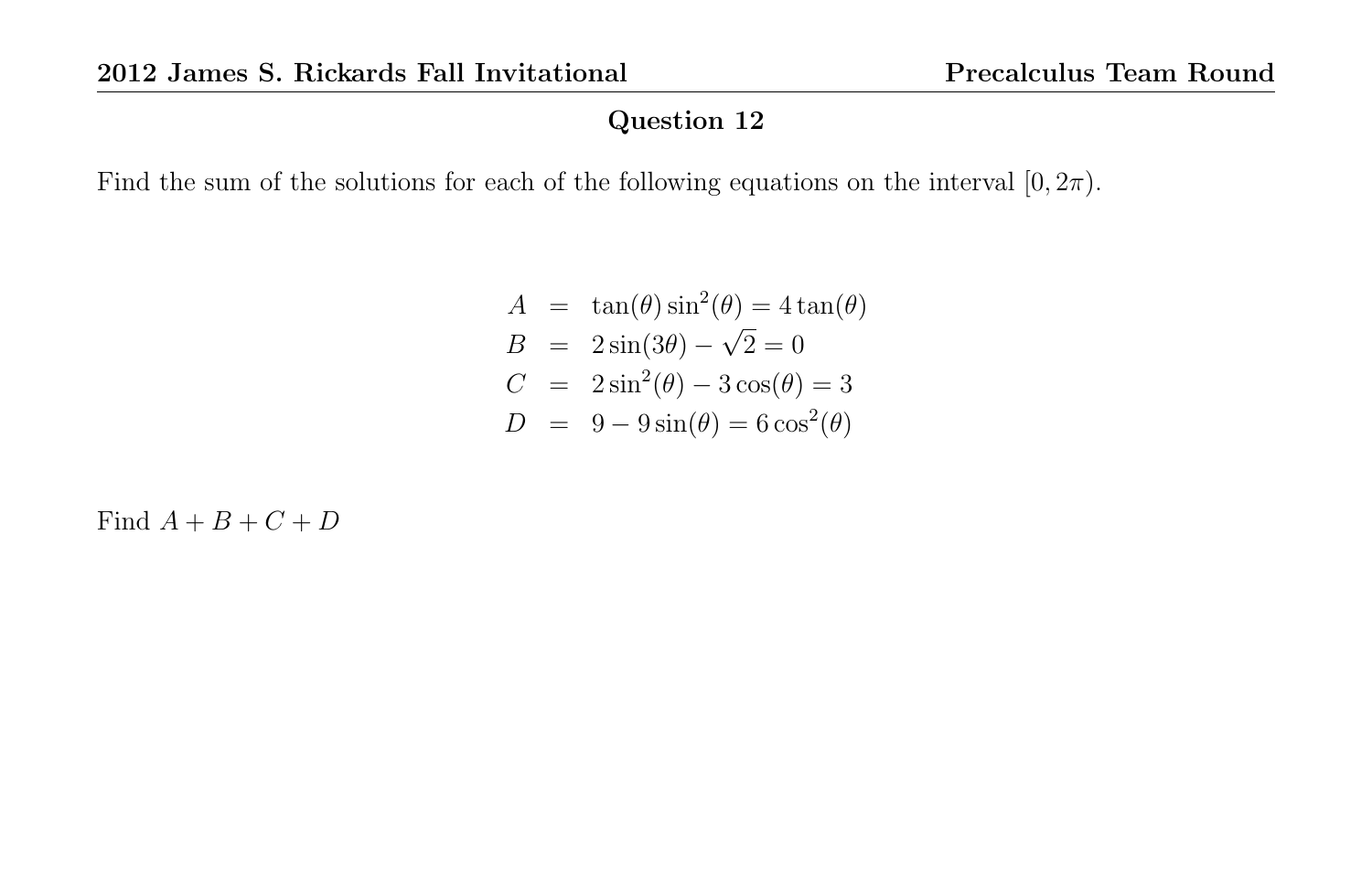Let

$$
A = \lim_{x \to \infty} \frac{7x^3 + 5x + 3}{3x^3 + 7x^2 + x + 645}
$$
  
\n
$$
B = \lim_{x \to \infty} \frac{152x^2 + 5x + 3}{7x^3 + 2x^2 + x + 6}
$$
  
\n
$$
C = \lim_{x \to -\frac{3}{2}} \frac{8x^2 + 26x + 21}{2x^3 + x^2 - 15x - 18}
$$
  
\n
$$
D = \lim_{x \to 0} \frac{\sin(x)}{x}
$$

Find  $\frac{AD}{C}$  $\mathcal{C}_{0}^{(n)}$  $+ B$